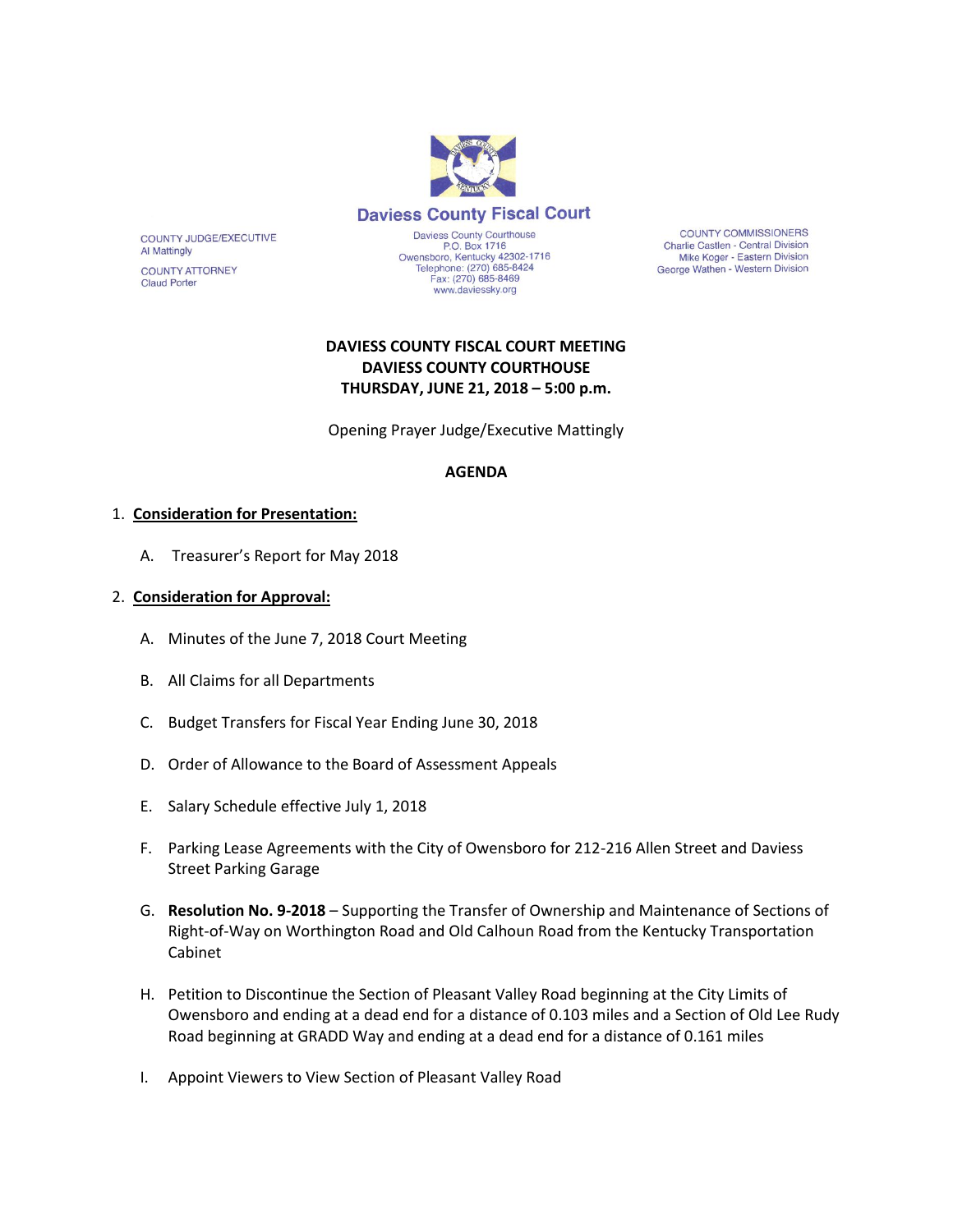- J. Appoint Viewers to View a Section of Old Lee Rudy Road
- K. Purchase (4) 30 cubic yard open-top roll-off containers from Municipal Equipment, per state bid
- L. Award **Bid No. 13-2018:** Yellow Creek Pedestrian Bridge Replacement (Parks)
- M. Advertise:
	- **Bid No. 15-2018:** One (1) New Compact Track Loader (Landfill)
	- **Bid No. 16-2018:** One (1) New Wheel Tractor Scraper (Landfill)
- N. Surety Bond Releases: Unit 1 of Whispering Meadows and Section 3 of Whispering Meadows's Meadow Run
- O. Hire Kevin Payne as a Transfer Station Truck Driver effective June 18, 2018

### 3. **Consideration for Appointment:**

- A. Brooklyn Maple (18-2018) to the **O-DC CVB;** *Restaurant Assoc.* (Larry Kirk served 2 terms) TERM: 06/30/2018 - 06/30/2021
- B. Brian Smith (19-2018) to the **O-DC CVB;** *Hotel/Motel Assoc.* (Ruth Ann Dearness served 2 terms) TERM: 06/30/2018 - 06/30/2021
- C. Randy Jones (20-2018) to the **Dental Clinic Board** (Miann Ferison served 1 term) TERM: 07/01/2018 - 07/01/2020

## 4. **Consideration for Discussion:**

- A. Other business to be brought before the Daviess County Fiscal Court
- B. Public Comments
- C. Comments by Daviess County Fiscal Court
	- **Special court meeting June 26th at 11:30 am** Approval of FYE Budget Transfers will be this meeting's only agenda item
	- **Changed July 2018 court meetings:**
		- o **July 12th at 5:00 pm**
		- o **July 24th at 10:00 am**
- 5. **Adjournment**

*Daviess County Fiscal Court encourages citizen attendance and participation in local government, including court meetings. If you would like to attend a meeting, but a disability prevents you from doing so, please contact County ADA Administrator David Smith at (270)685-8424 to discuss possible accommodations.*